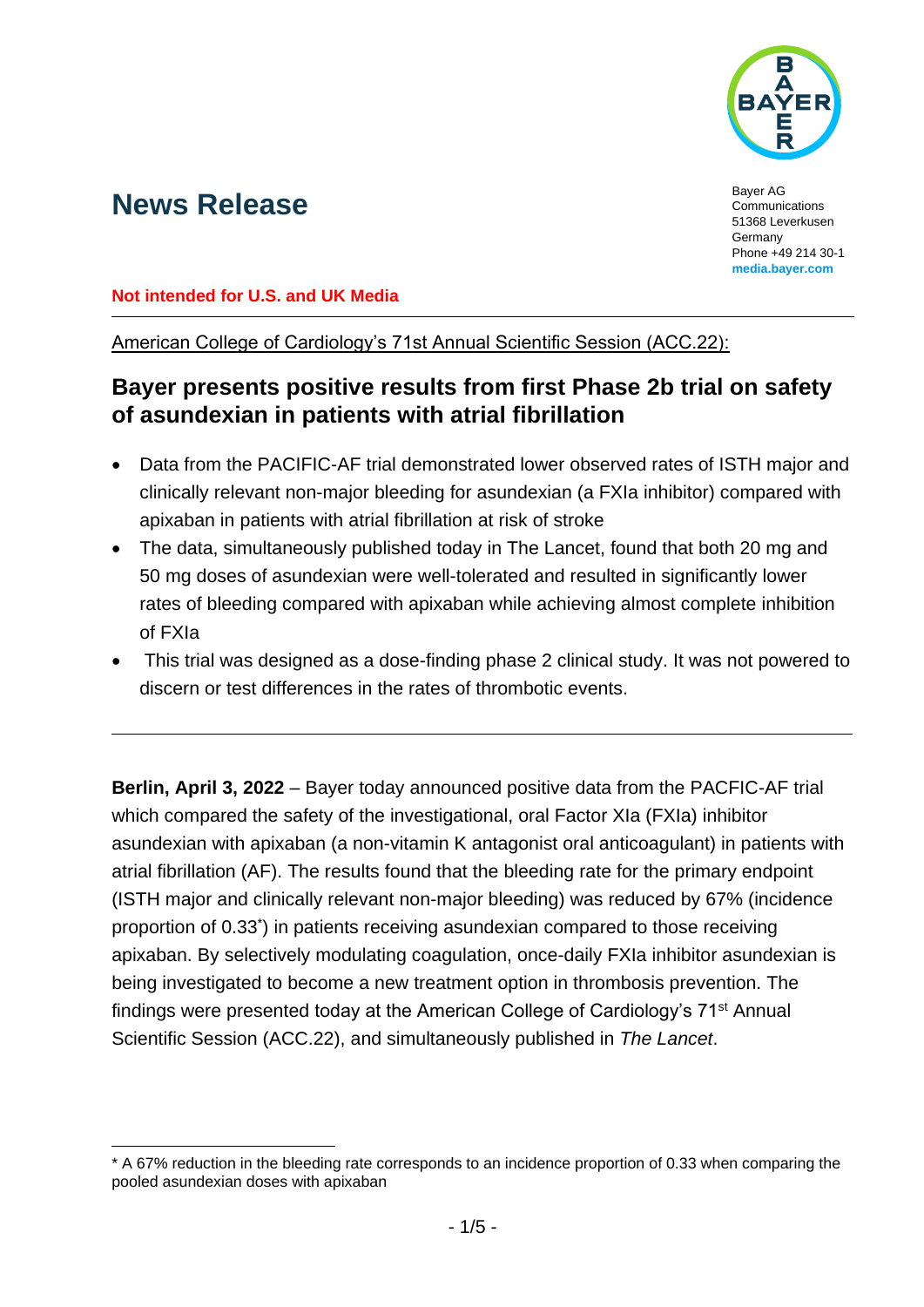"There is an unmet need for stroke prevention in people with atrial fibrillation," said Manesh Patel, Richard S. Stack Distinguished Professor, Chief of the Division of Cardiology and Co-Director of the Heart Center at Duke University. "Despite guidelines recommending oral anticoagulation treatment of patients with atrial fibrillation, around 40% of AF patients are either under-treated, receiving a lower dose than is recommended, or not treated at all. This can leave patients vulnerable to potentially lifechanging thrombo-embolic events, such as stroke." He continued, "The PACIFIC-AF data showed asundexian had significantly less bleeding compared to apixaban in AF patients at risk of stroke, while achieving near complete FXIa inhibition levels. As we embark on approval studies, this potential new therapy would mark a much-welcomed advance in patient care."

PACIFIC-AF is the first head-to-head trial to compare the bleeding risk of an oral FXIa inhibitor vs. a non-vitamin K antagonist oral anticoagulant (NOAC) in patients with AF who are at risk of stroke. The trial's primary objective was to determine whether treatment with asundexian can lead to a lower incidence of ISTH major and clinically relevant non-major bleeding when compared with apixaban in patients with AF. It also aimed to determine the optimal dose of asundexian, 20 mg or 50 mg once-daily, in these patients. This trial was not powered to discern or test differences in the rates of thrombotic events.

"Today's clinical research findings provide additional support for the mechanism and safety profile of asundexian in patients with AF," said Dr. Christian Rommel, Member of the Executive Committee of Bayer AG's Pharmaceutical Division and Head of Research and Development at Bayer. "With our FXI(a) inhibitor program, Bayer is developing innovative, next-generation therapies for patients and families impacted by cardiovascular disease."

### **About the PACIFIC-AF Trial**

PACIFIC-AF was a randomized, double-blind Phase 2 dose-finding study, comparing asundexian 20 mg or 50 mg once-daily with apixaban twice daily in patients with AF and a CHA2DS2-VASc score ≥2 if male or ≥3 if female, with increased bleeding risk. The primary endpoint was the composite of major or clinically relevant non-major bleeding. The trial included 755 patients, with a mean age of 73.7 years. Asundexian 20 mg and 50 mg resulted in 81–90% and 92–94% inhibition of FXIa activity at trough and peak concentrations of asundexian, respectively. At both 20 mg and 50 mg doses, asundexian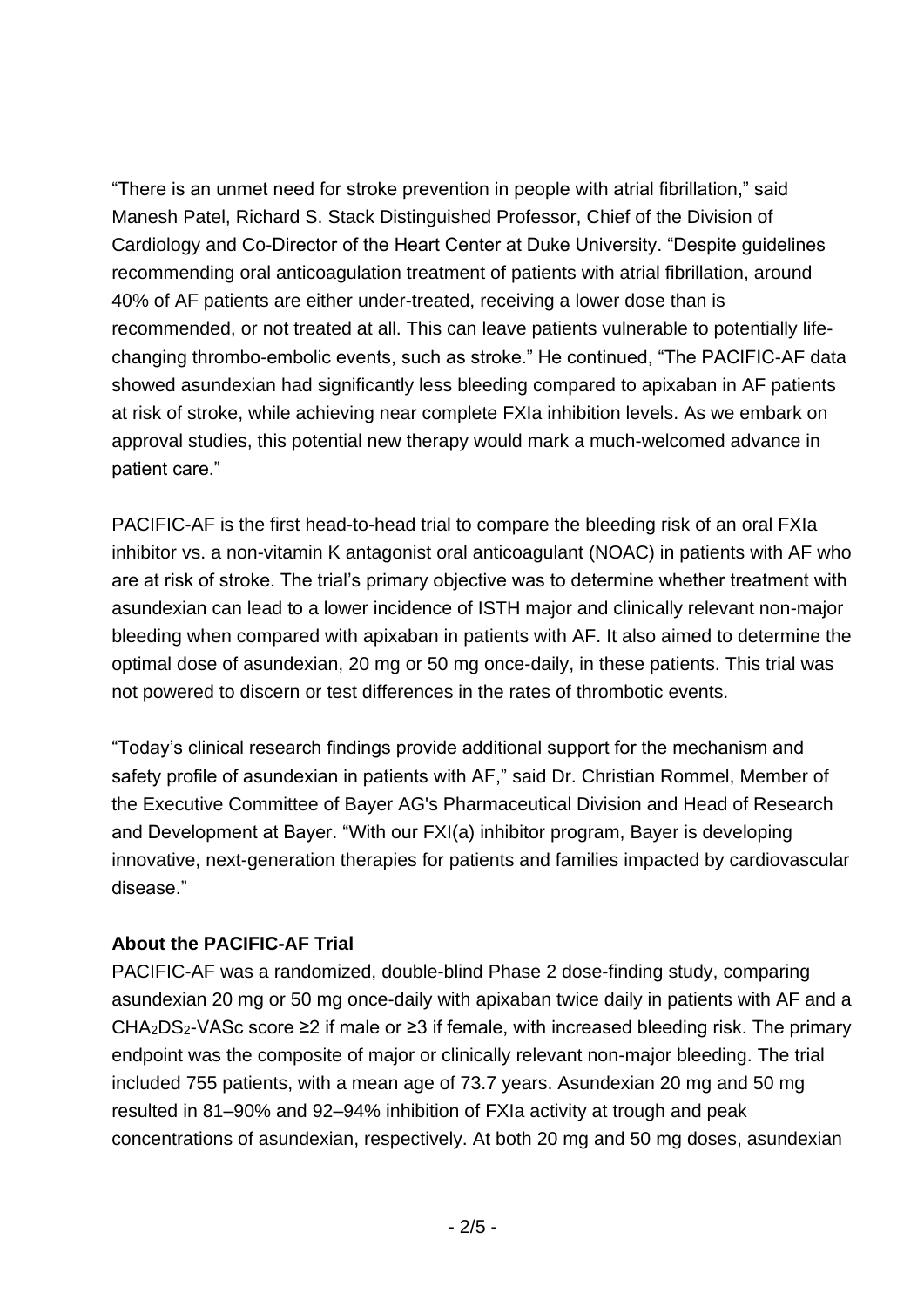resulted in significantly lower rates of bleeding compared with apixaban (incidence proportion of 0.33 for pooled doses), with near complete in-vivo FXIa inhibition.

#### **About Asundexian and FXIa Inhibitors**

By specifically targeting a protein involved in pathological thrombus formation but leaving the pathway involved in physiological vessel healing intact, asundexian (BAY2433334) could have the potential to prevent thrombo-embolic events without a corresponding increase in bleeding risk. Its mechanism of action could represent a new treatment option in thrombosis prevention. The PACIFIC clinical program is designed to provide further support for the hypothesis that inhibiting FXIa with asundexian can reduce the risk of thrombotic events such as stroke and myocardial infarction without increasing the risk of bleeding.

Asundexian is a once-daily, oral investigational agent and has not been approved by any health authority for use in any country, for any indication.

### **About the FXIa Clinical Trial Program**

Asundexian is currently being studied in the PACIFIC Phase 2 clinical trial program that consists of three Phase 2b studies, each one focusing on one of the following medical conditions: atrial fibrillation (irregular heartbeat), a recent non-cardioembolic ischemic stroke or a recent acute myocardial infarction (heart attack). These trials form part of the broadest Phase 2b FXIa program in the world, involving more than 4,000 patients to date. The program continues the legacy of Bayer's rivaroxaban program, the largest and most extensive research program ever conducted in the thrombosis space and delivers on Bayer's commitment to address unmet needs in a growing range of underserved cardiovascular patient communities.

More information about these trials is available at [http://www.clinicaltrials.gov/.](http://www.clinicaltrials.gov/) The National Clinical Trial numbers for these studies are PACIFIC-AF (atrial fibrillation) NCT04218266, PACIFIC-STROKE (non-cardioembolic ischemic stroke) NCT04304508 and PACIFIC-AMI (myocardial infarction) NCT04304534.

### **About Atrial Fibrillation**

AF is the most common sustained cardiac rhythm disorder. In AF, the upper chambers (atria) of the heart contract irregularly.<sup>1</sup> As a result, the atria do not empty completely, and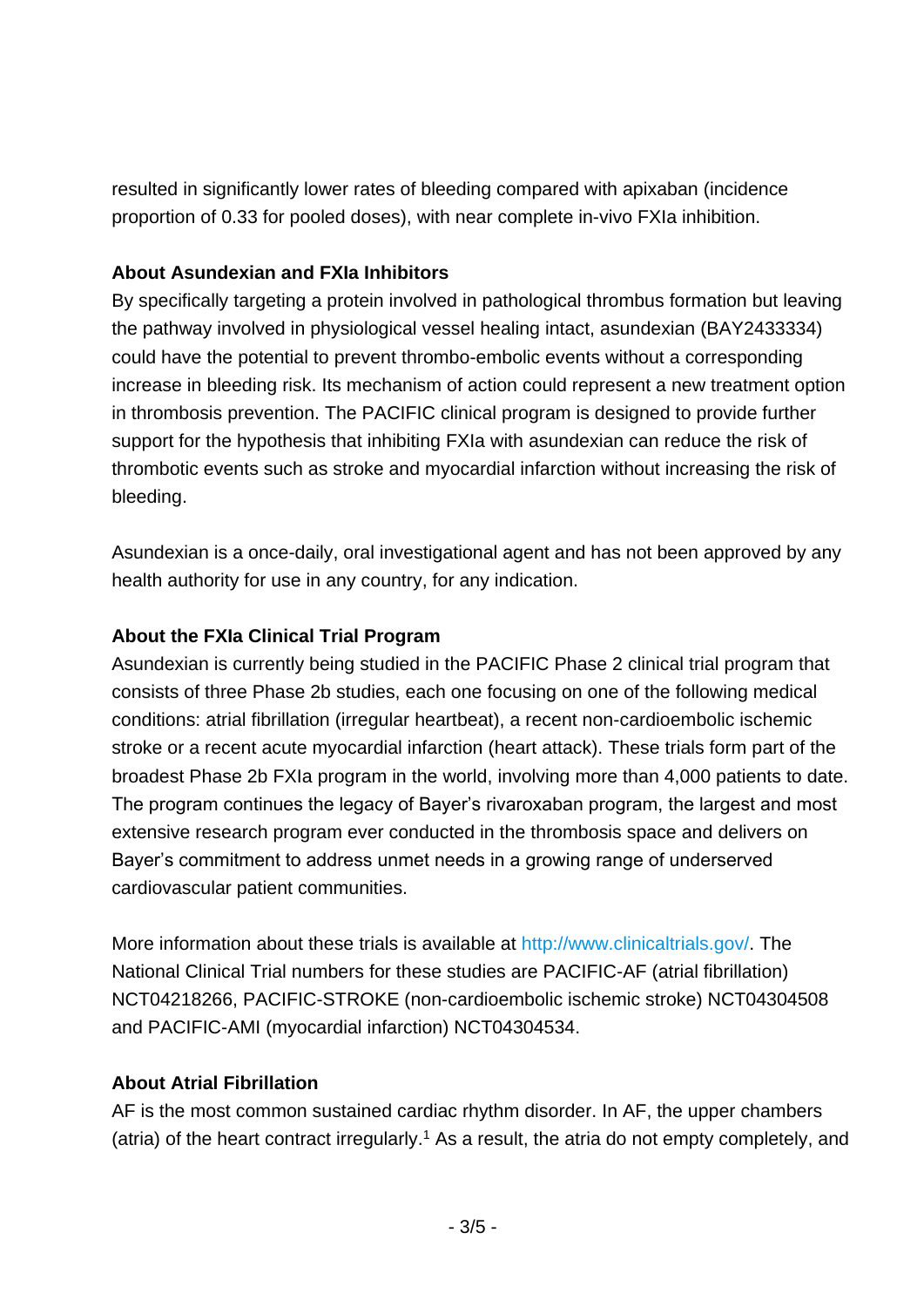blood does not flow properly, potentially allowing blood clots to form. These blood clots can break loose and travel to the brain, resulting in a stroke.<sup>2</sup>

#### **About Bayer**

Bayer is a global enterprise with core competencies in the life science fields of health care and nutrition. Its products and services are designed to help people and planet thrive by supporting efforts to master the major challenges presented by a growing and aging global population. Bayer is committed to drive sustainable development and generate a positive impact with its businesses. At the same time, the Group aims to increase its earning power and create value through innovation and growth. The Bayer brand stands for trust, reliability and quality throughout the world. In fiscal 2021, the Group employed around 100,000 people and had sales of 44.1 billion euros. R&D expenses before special items amounted to 5.3 billion euros. For more information, go to [www.bayer.com.](http://www.bayer.com/)

Contact for media inquiries:

**Pamela Cohen, phone + 49 30 468 192038**

Email: [pamela.cohen@bayer.com](mailto:pamela.cohen@bayer.com)

Contact for investor inquiries: **Bayer Investor Relations Team, phone +49 214 30-72704** Email: [ir@bayer.com](mailto:ir@bayer.com) [www.bayer.com/en/investors/ir-team](https://www.bayer.com/en/investors/ir-team)

Find more information at<https://pharma.bayer.com/> Follow us on Facebook:<http://www.facebook.com/bayer> Follow us on Twitter: [@BayerPharma](https://twitter.com/bayerpharma)

pc (2022-0047E)

#### **Forward-Looking Statements**

This release may contain forward-looking statements based on current assumptions and forecasts made by Bayer management. Various known and unknown risks, uncertainties and other factors could lead to material differences between the actual future results, financial situation, development or performance of the company and the estimates given here. These factors include those discussed in Bayer's public reports which are available on the Bayer website at [www.bayer.com.](http://www.bayer.com/) The company assumes no liability whatsoever to update these forward-looking statements or to conform them to future events or developments.